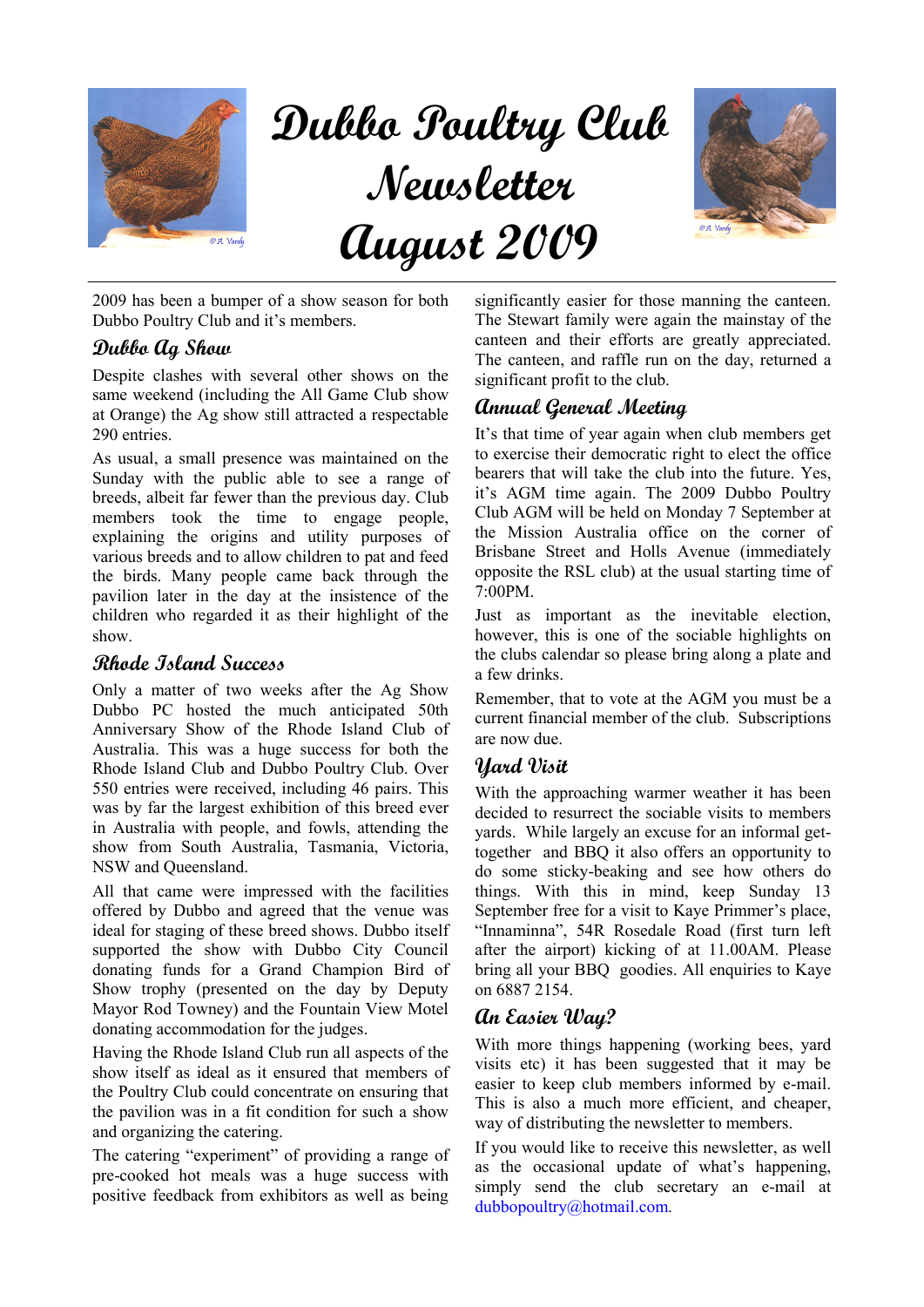# 2009 Club Show

2009 saw yet another extremely successful annual show for the Dubbo Poultry Club. The judges, Ted Brown (Horsham, Vic), Peter Hicks (Nhill, Vic), Len Wills (Echuca, Vic) and Rod Laverty (Deniliquin, NSW), were presented with a capacity showing of 814 birds. All judges were glowing in their praise of the winners in their respective sections and made particular comment on the overall depth of quality of the birds in the shed.

Dubbo exhibitors did well taking out the top awards in Softfeather Standard (Malcolm Fowler, Australorp), Softfeather Bantam (Sandra Ferguson, Black Pekin), OEG Bantam (Dan McDonough, Brown Red) and Hardfeather other than OEG (Ryan Harris, Duckwing Modern Game). Dan and Ryan scooped the pool also taking out the Reserve Champion awards in the same sections.

#### Major Awards

Champion SF Standard: M. Fowler's Australorp pullet Res Champion SF Standard: M. Christian's White Leghorn pullet Champion HF Standard other than OEG: AR Lane & Sons Australian Game Black Red cock Res Champion HF Standard other than OEG: R. Fahey's Indian Game Jubilee pullet Champion OEG Standard: M. O'Connell's Black Red D/Leg cock Res Champion OEG Standard: M. O'Connell's Pile pullet Champion SF Bantam: S. Ferguson's Black Pekin cockerel Res Champion SF Bantam: Wendy Morton's Belgian d'Anvers Black cockerel Champion HF Bantam other than OEG: R. Harris' Modern Game Duckwing cockerel Res Champion HF Bantam other than OEG: R. Harris' Modern Game Duckwing cockerel Champion OEG Bantam: D. McDonough's Brown Red Hen Res Champion OEG Bantam: D. McDonough's Ginger Hen Champion Waterfowl: J. Scott's White Muscovy Duck Res Champion Waterfowl: S. Ferguson's Bronze & White Muscovy Drake Champion Junior: P. Hockley's Apricot Call Drake Res Champion Junior: J. Fraser's Australian Game Bantam Black Red Hen Champion Rare Breed: B&H Jackson's Silver Sebright pullet

#### Breed Champions

| Best Rhode Island: B&H Jackson's Std Red hen  | Best Hamburg: R. Stanley's Std Silver           |
|-----------------------------------------------|-------------------------------------------------|
| Best Orpington: R&A Lavender's Std Black hen  | Spangled hen                                    |
| Best Australorp: M. Fowler's Std Black pullet | Best Polish: D. O'Malley's Btm White-crested    |
| Best Sussex: S&L Henry's Std Light hen        | Black pullet                                    |
| Best Barnevelder: D. Geering's Std D/laced    | Best Spanish: M. Xuereb's Std Black hen         |
| cock                                          | Best White Silkie: E&W Coffee's Std hen         |
| Best Brahma: J. Aggar's Btm Dark hen          | Best Silkie o/t White: E&W Coffee's Std Black   |
| Best Croad Langshan: R&A Lavander's Std       | hen                                             |
| <b>Black cockerel</b>                         | Best Sebright: B&H Jackson's Silver pullet      |
| Best Australian Langshan: J. Waite & H.       | Best Belgian: W. Morton's Black d'Anvers        |
| Ferguson's Btm Black pullet                   | cockerel                                        |
| Best Wyandotte; Hulbert & Weaver's Std Silver | Best Indian Game: R. Fahey's Std Jubilee pullet |
| Laced cock                                    | Best Australian Game: AR Lane & Sons Std        |
| Best Frizzle: K. O'Malley's Btm Black hen     | <b>Black Red cock</b>                           |
| Best Pekin: S. Ferguson's Black cockerel      | Best Pit Game: AR Lane & Sons Std Plain face    |
| Best Minorca: R. Stanley's Std Black hen      | cock                                            |
| Best Leghorn: M. Christian's Std White pullet | Best Modern Game: R. Harris' Btm Duckwing       |
| Best Ancona: G. Wright's Btm pullet           | cockerel                                        |
| Best Andalusian: R. Stanley's Std pullet      | Best Indian Runner: M. Frith's White duck       |
| Best Campine: J. Aggar's Std Gold hen         | Best Muscovy: J. Scott's White duck             |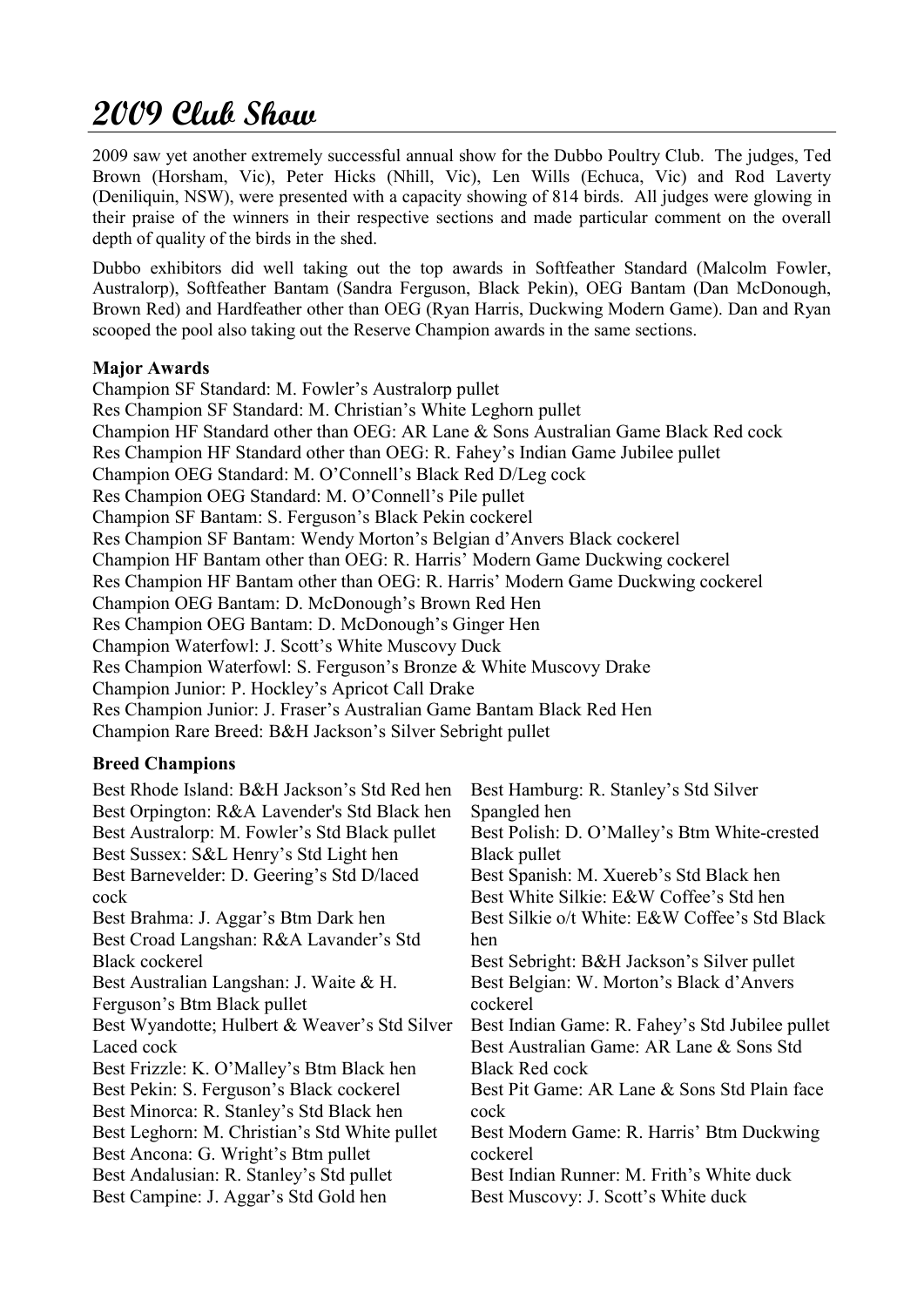

Sandra Ferguson's Black Pekin cockerel



Dan McDonogh's Brown Red OEG Bantam hen



David Geering's Rhode Island Red Bantam cockerel



Ernie & Wendy Coffee's Buff Orpington Bantam pullet



Malcolm Fowler's Australorp standard pullet



Ryan Harris' Duckwing Modern Game Bantam